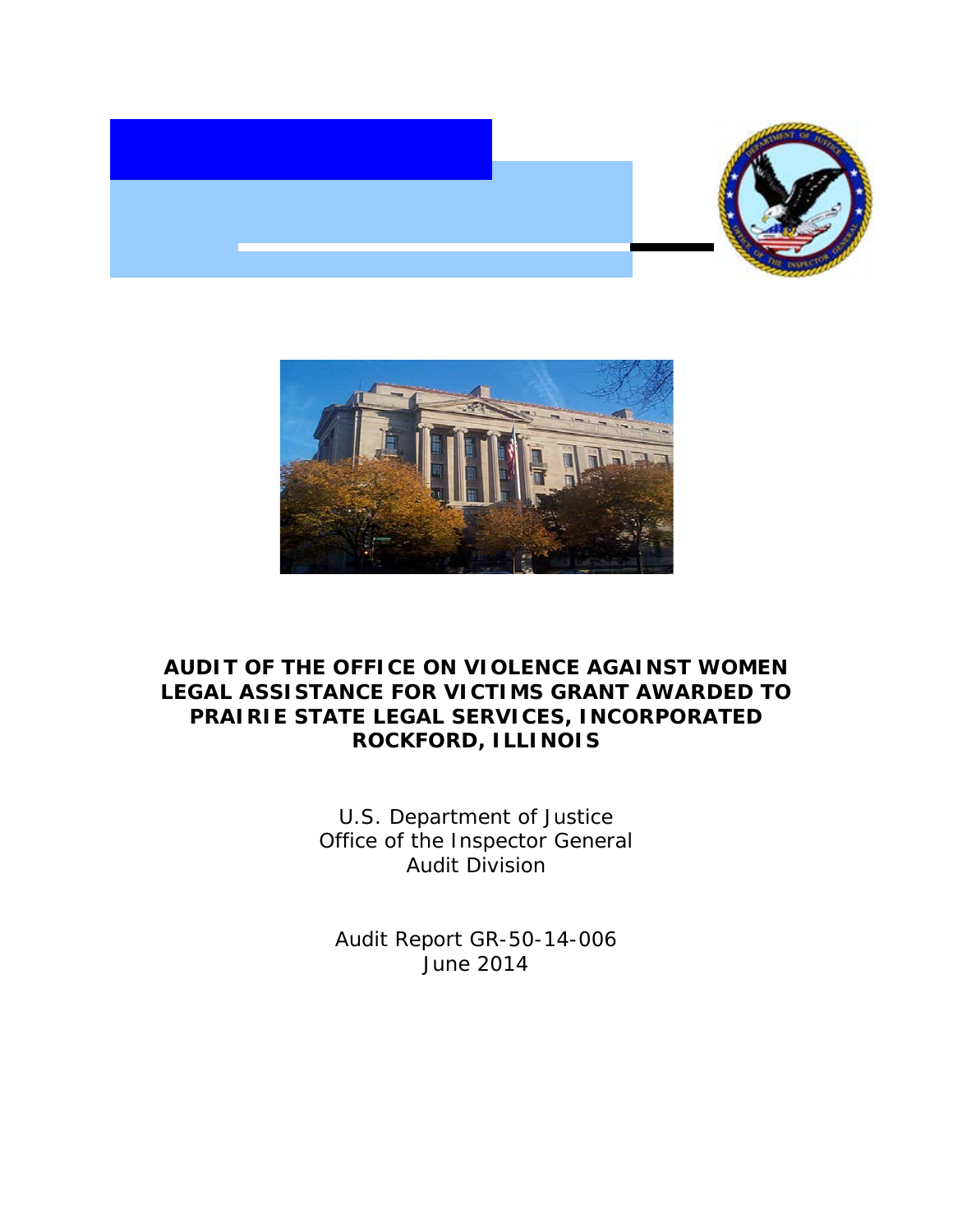## **AUDIT OF THE OFFICE ON VIOLENCE AGAINST WOMEN LEGAL ASSISTANCE FOR VICTIMS GRANT AWARDED TO PRAIRIE STATE LEGAL SERVICES, INCORPORATED ROCKFORD, ILLINOIS**

### **EXECUTIVE SUMMARY**

 \$500,000 under grant number 2012-WL-AX-0023 in September 2012 to provide The U.S. Department of Justice, Office of the Inspector General, Audit Division, has completed an audit of an Office on Violence Against Women grant awarded to Prairie State Legal Services, Incorporated (PSLS). PSLS was awarded comprehensive civil legal services to low-income victims of sexual assault, domestic violence, dating violence, and stalking.

 The objective of our audit was to review performance in the following areas: (1) internal control environment; (2) drawdowns; (3) grant expenditures, including (6) accountable property; (7) program income; (8) federal financial and progress personnel costs; (4) budget management and control; (5) matching costs; reports; (9) grant award requirements; (10) program performance and accomplishments; and (11) monitoring of partner organizations. We determined that matching costs, accountable property, indirect costs, program income, and monitoring of contractors were not applicable to this grant.

 As of August 1, 2013, the grantee had drawn down \$120,076 in grant funds and had recorded expenses totaling \$120,076 in its grant accounting records. We operating policies and procedures. Our audit revealed that PSLS generally complied with grant guidelines and requirements. Our audit objective, scope, and examined PSLS's accounting records, federal financial and progress reports, and methodology are discussed in Appendix I of the report.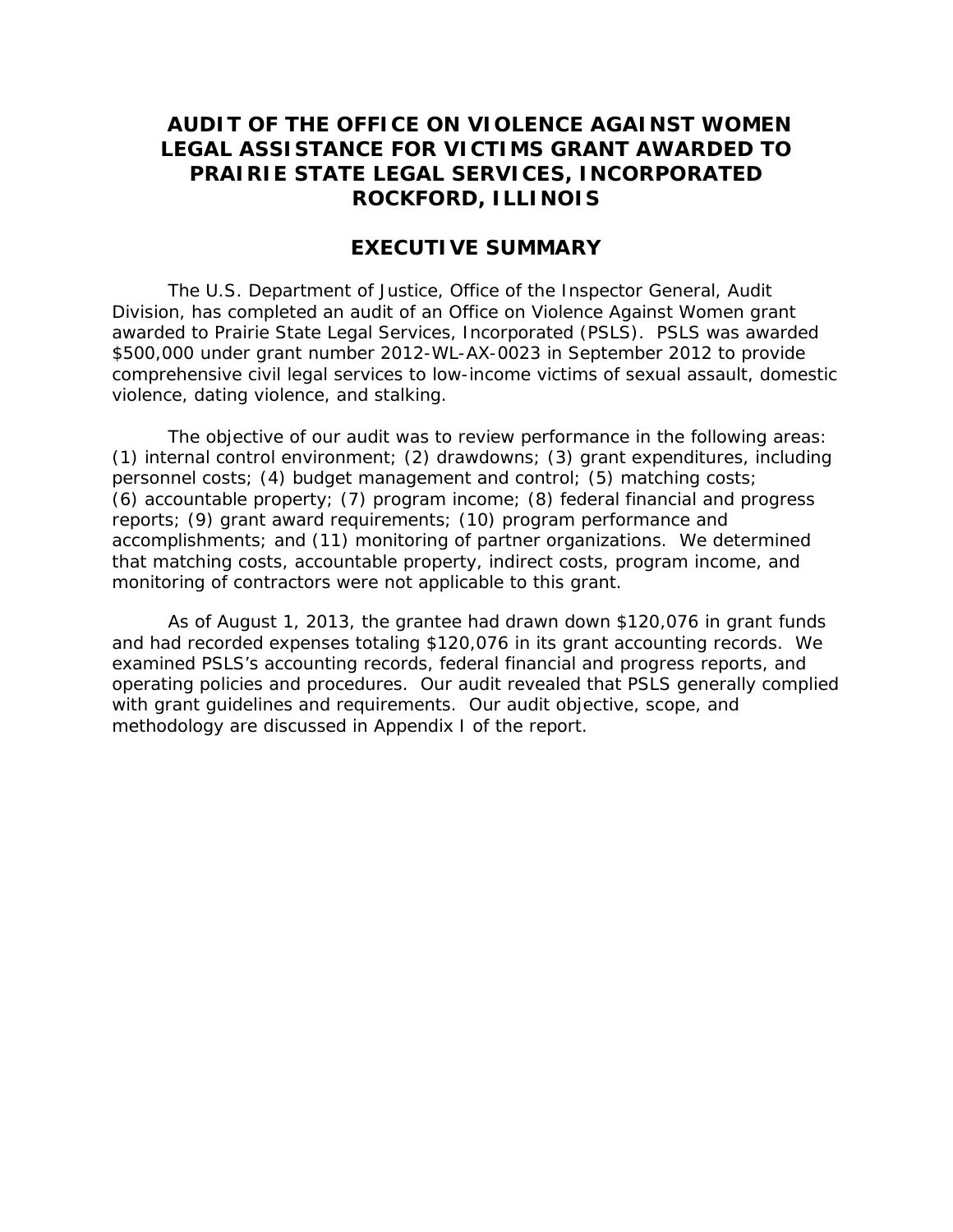## **AUDIT OF THE OFFICE ON VIOLENCE AGAINST WOMEN LEGAL ASSISTANCE FOR VICTIMS GRANT AWARDED TO PRAIRIE STATE LEGAL SERVICES, INCORPORATED ROCKFORD, ILLINOIS**

## **TABLE OF CONTENTS**

| APPENDIX I - OBJECTIVE, SCOPE, AND METHODOLOGY  11 |
|----------------------------------------------------|
|                                                    |
| APPENDIX III - OFFICE ON VIOLENCE AGAINST WOMEN    |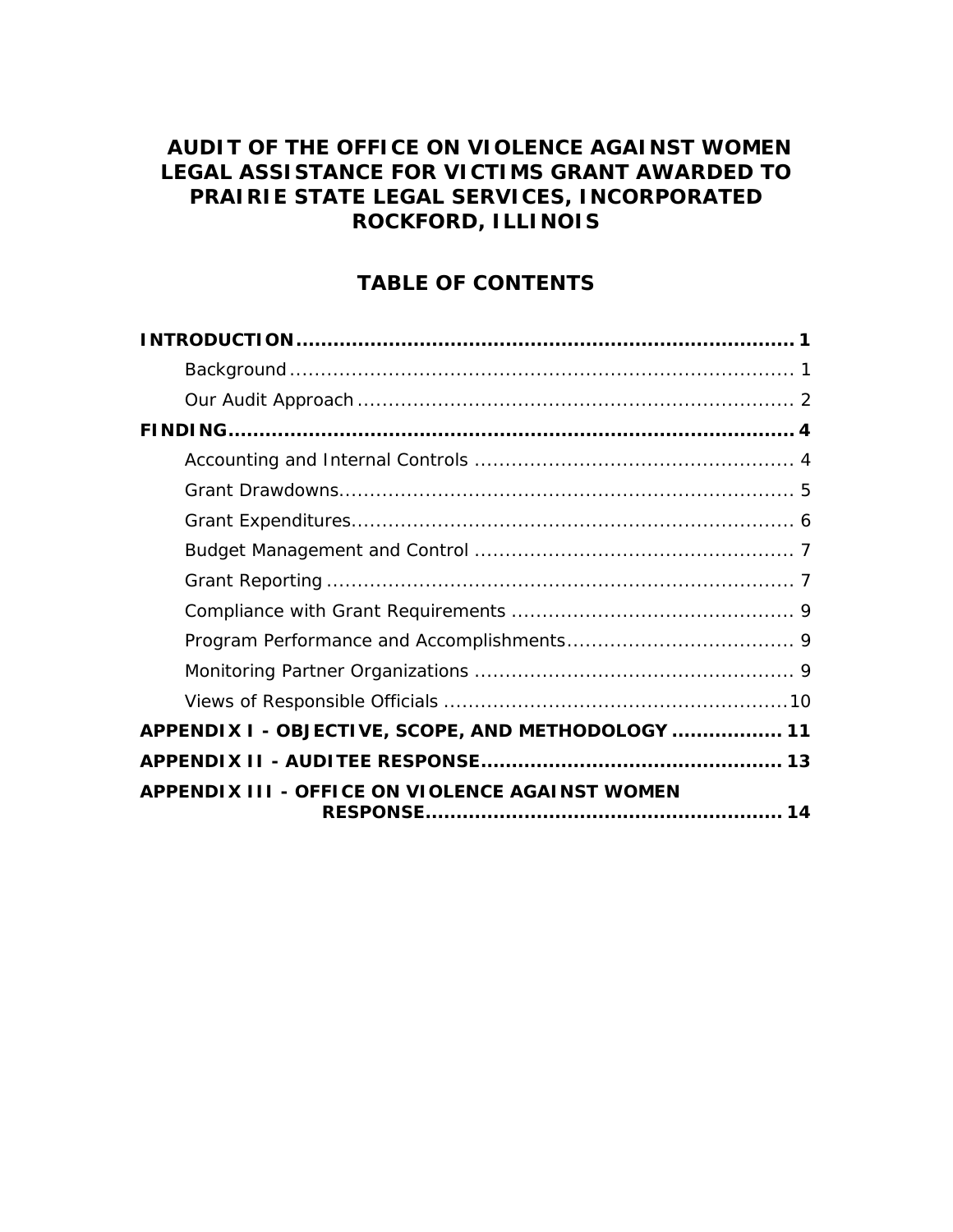## <span id="page-3-0"></span>**AUDIT OF THE OFFICE ON VIOLENCE AGAINST WOMEN LEGAL ASSISTANCE FOR VICTIMS GRANT AWARDED TO PRAIRIE STATE LEGAL SERVICES, INCORPORATED ROCKFORD, ILLINOIS**

## **INTRODUCTION**

 Division, has completed an audit of an Office on Violence Against Women (OVW) stalking. The U.S. Department of Justice, Office of the Inspector General, Audit Legal Assistance for Victims (LAV) grant awarded to Prairie State Legal Services, Incorporated (PSLS). PSLS was awarded \$500,000 under grant number 2012-WL-AX-0023 in September 2012. According to the grant application, PSLS was to use grant funding to provide comprehensive civil legal services to low-income victims of sexual assault, domestic violence, dating violence, and

 stalking. As shown in Exhibit 1, OVW awarded PSLS a total of \$500,000 to implement the grant program.

| <b>AWARD NUMBER</b> | <b>PROJECT</b><br><b>START DATE</b> | <b>PROJECT</b><br><b>END DATE</b> | <b>AWARD</b><br><b>AMOUNT</b> | <b>OBJECTIVE</b>                                                                                                                                      |
|---------------------|-------------------------------------|-----------------------------------|-------------------------------|-------------------------------------------------------------------------------------------------------------------------------------------------------|
| 2012-WL-AX-0023     | 10/01/2012                          | 09/30/2015                        | \$500,000                     | To fund comprehensive legal<br>services through direct<br>representation and advocacy<br>for survivors, which enhances<br>victim safety and autonomy. |
| Total:              |                                     |                                   | \$500,000                     |                                                                                                                                                       |

 **EXHIBIT 1. OFFICE ON VIOLENCE AGAINST WOMEN GRANT TO PRAIRIE STATE LEGAL SERVICES** 

Source: OVW

#### <span id="page-3-1"></span>**Background**

 OVW provides federal leadership in developing the nation's capacity to violence, dating violence, sexual assault, and stalking. Created in 1995, OVW violence, dating violence, sexual assault, and stalking. Since its inception, OVW has awarded over \$4.7 billion in grants and cooperative agreements. The purpose representation and advocacy for survivors to enhance victim safety and autonomy. reduce violence against women and strengthen services to victims of domestic administers financial and technical assistance to communities across the country that are developing programs, policies, and practices aimed at ending domestic of the LAV Grant Program is to provide comprehensive legal services through direct

 low-income individuals residing in a 36-county area in northern and central Illinois. Founded in 1977, PSLS's mission is to provide quality legal services to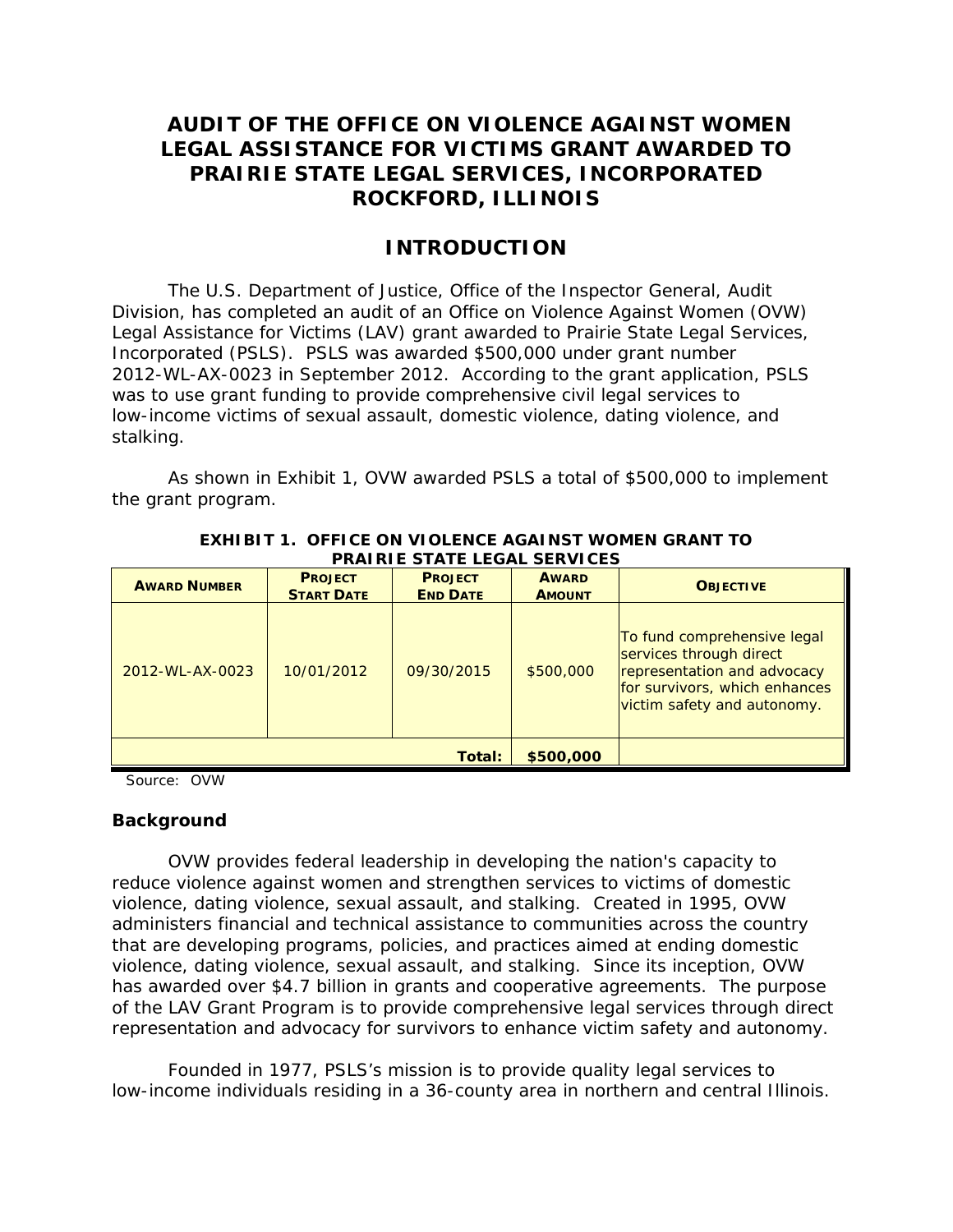PSLS used the OVW funding to provide comprehensive civil legal services to low-income victims of sexual assault, domestic violence, dating violence, and stalking in a 16-county area, including counties neighboring Chicago, Illinois, as well the Peoria and Rockford, Illinois communities.

referrals, and other services to victims of sexual assault and domestic violence. have the common goal of working together to eliminate violence and sexual assault against women. PSLS collaborated with 12 agencies to assist with providing advocacy, client The 12 partnering organizations all have a focus on sexual assault services and

## <span id="page-4-0"></span>**Our Audit Approach**

 of the grant. Unless otherwise stated in our report, the criteria we audited against of Management and Budget (OMB) Circulars, and the award documents. We tested We tested compliance with what we consider the most important conditions are contained in the OVW Financial Guide, the Code of Federal Regulations, Office PSLS's:

- • **Accounting and Internal Controls** to determine whether the grantee funds and ensure compliance with the terms and conditions of the grant; had sufficient accounting and internal controls in place for the processing and payment of funds and controls were adequate to safeguard grant
- • **Grant Drawdowns** to determine whether grant drawdowns were adequately supported and if the grantee was managing grant receipts in accordance with federal requirements;
- • **Grant Expenditures** to determine the accuracy and allowability of costs charged to the grant;
- and the actual costs for each approved cost category and determine if the grantee deviated from the approved budget, and if so, if the grantee • **Budget Management and Control** to examine the amounts budgeted received the necessary approval;
- • **Federal Financial Reports and Progress Reports** to determine whether the required reports were submitted on time and accurately reflected grant activity;
- • **Accomplishment of Grant Requirements and Objectives** to determine if the grantee met or is capable of meeting the grant's objectives and whether the grantee collected data and developed performance measures to assess accomplishment of the intended objectives; and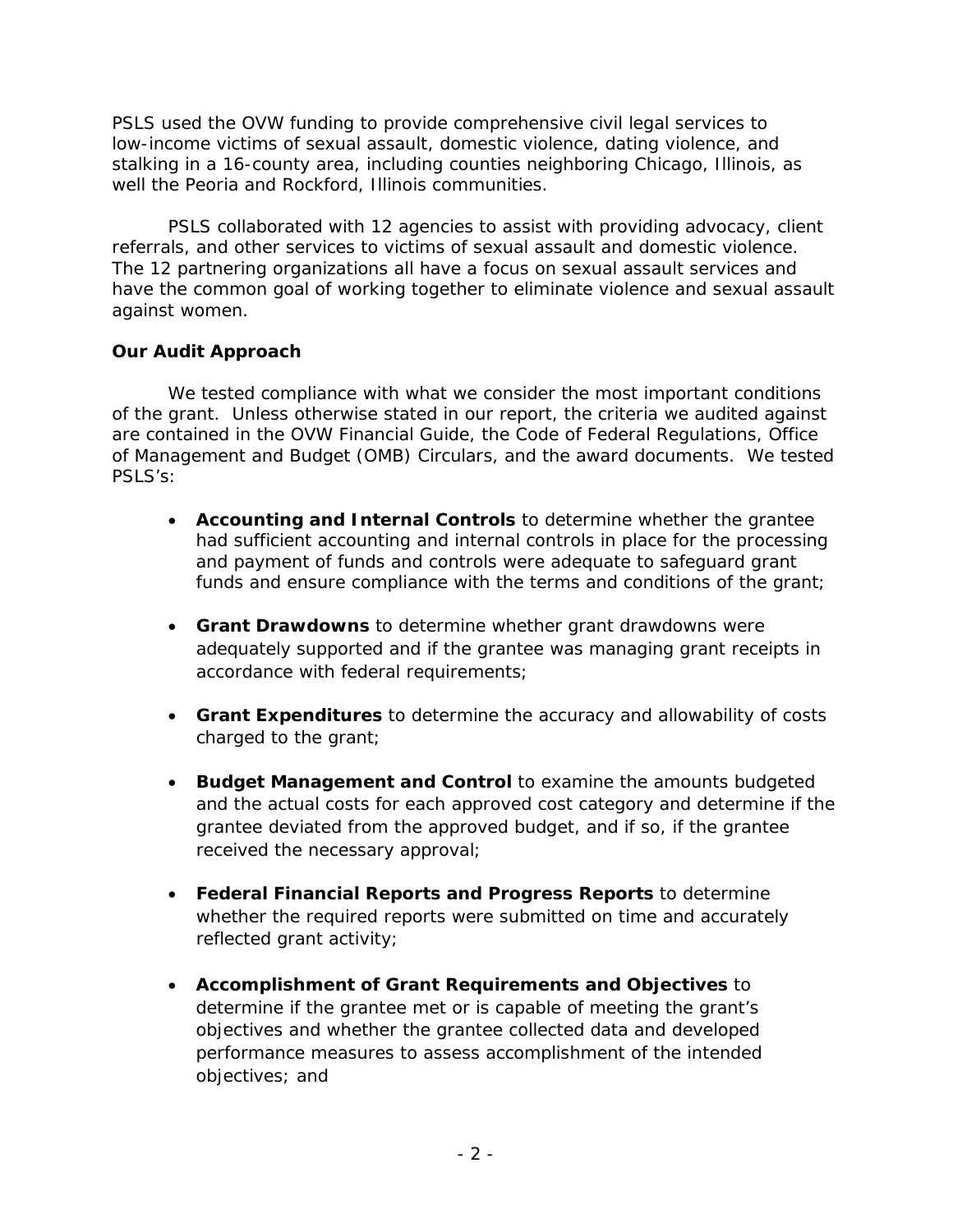ensure the organizations provided services in line with the grant. • **Monitoring of Partner Organizations** to determine if the grantee adequately monitored the performance of its partner organizations to

 contribute any local matching funds, did not receive reimbursement for accountable generate any program income. Therefore, we did not perform testing in these areas. We also performed limited work and confirmed that PSLS was not required to property or indirect costs, did not have any contractors to monitor, and did not areas. - 3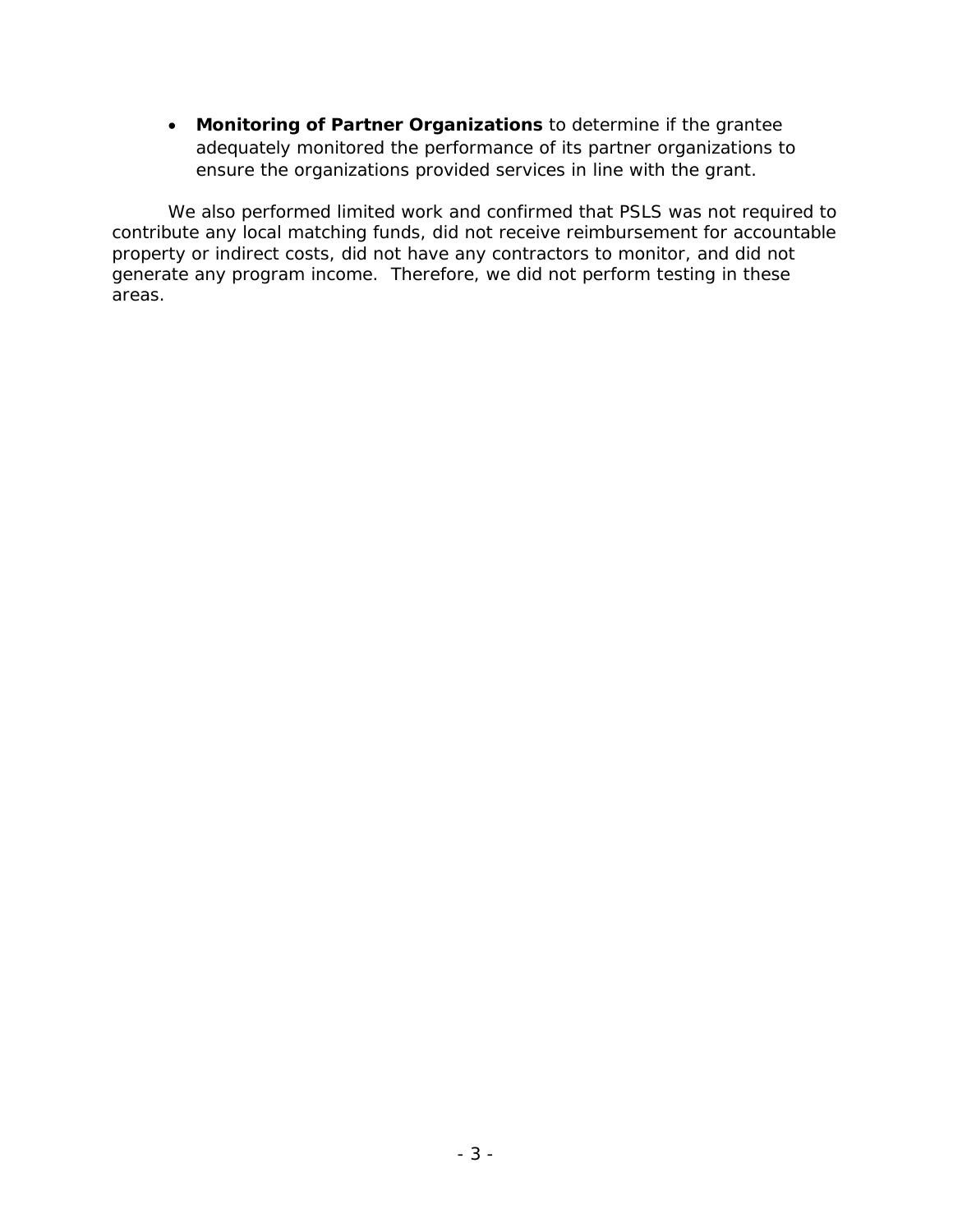## **FINDING**

<span id="page-6-0"></span>We determined that PSLS generally complied with grant guidelines with respect to its internal control environment, drawdowns and expenditures, budget management and control, federal financial and progress reports, grant requirements, and monitoring of partner organizations.

 grant expenditures. We reviewed the criteria governing grant activities, including relevant OMB Circulars and the OVW Financial Guide. In addition, we reviewed We performed audit work at PSLS's main office in Rockford, Illinois, where we obtained an understanding of the accounting system and reviewed a sample of grant documents, including the application, award, budgets, and financial and progress reports. We also interviewed key PSLS personnel.

#### <span id="page-6-1"></span>**Accounting and Internal Controls**

non-federal matching contributions. According to the OVW Financial Guide, grant recipients are required to establish and maintain accounting and internal control systems to account accurately for funds awarded to them. Further, the accounting system should ensure, among other things, the identification and accounting for receipt and disposition of all funds, funds applied to each budget category included in the approved award, expenditures governed by any special and general provisions, and

 non-federal matching contributions. We reviewed PSLS's financial management system and its policies and and terms and conditions of the grant. To further assess risk, we obtained an understanding of the reporting process and examined various grant accounting records and reports prepared by PSLS. We also interviewed key PSLS personnel, adherence to the terms and conditions of the award. procedures to assess its risk of non-compliance with laws, regulations, guidelines, including the Board President and Vice-President, Executive Director, Director of Finance, and Director of Program and Development, regarding the financial management system, record-keeping practices, and methods for ensuring

#### *Financial Management System*

The OVW Financial Guide requires grantees to establish and maintain a system of accounting and internal controls that adequately identifies and classifies grant costs. The system must include controls to ensure that funds and other resources are used optimally and expenditures of funds are in conformance with the general and special conditions applicable to the recipient. Further, the OVW Financial Guide states that grantees should establish and maintain program accounts that will enable, on an individual basis, the separate identification and accounting of the receipt and disposition of all funds and the application of all funds to each budget category included within the approved award.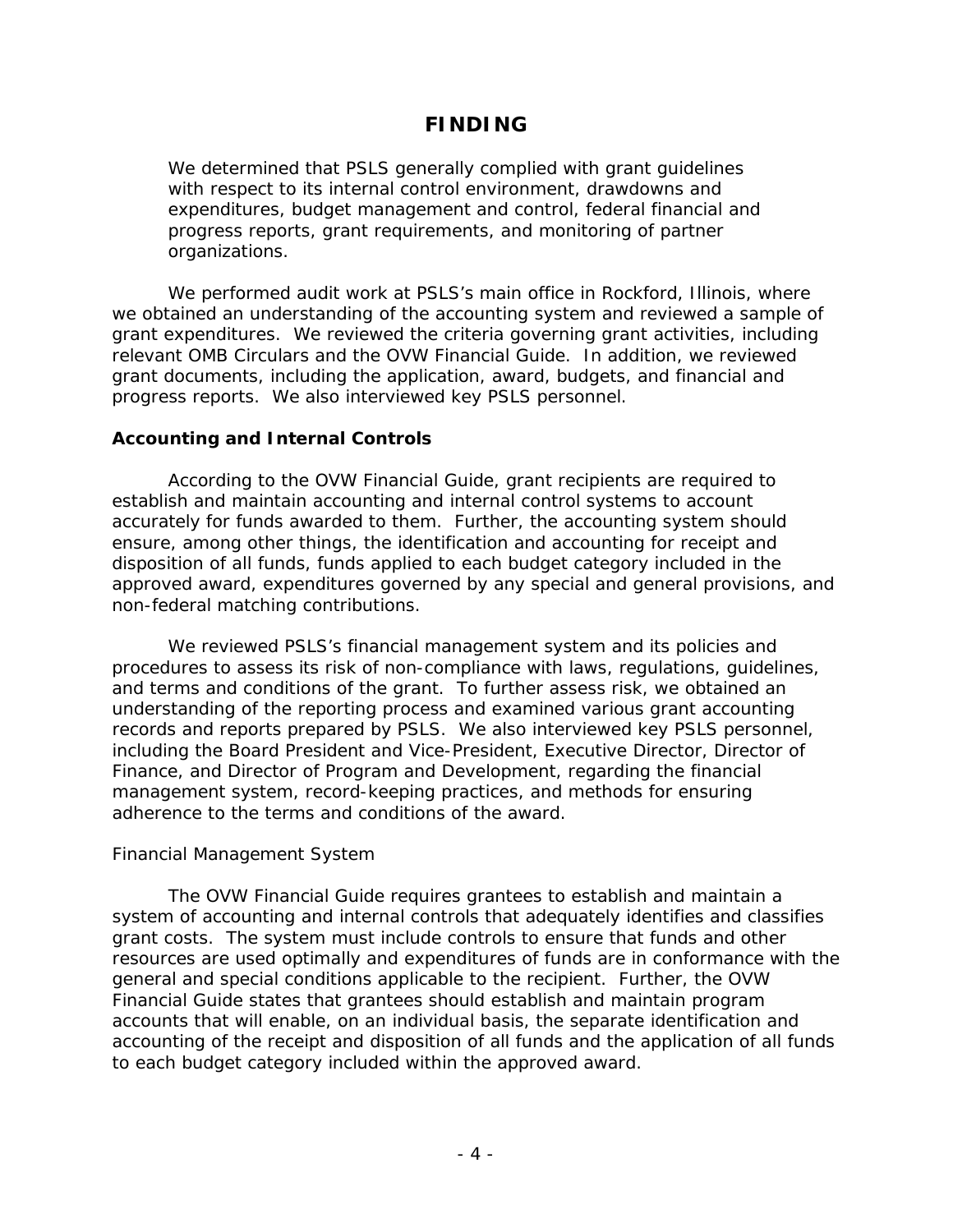PSLS utilizes an electronic accounting system that processes payments for all transactions. The appropriate departmental supervisor completes a purchase order approved by the Finance Director, the purchase order is given to the secretary to process the order. The payments for invoices are made electronically through the accounting system, and the transaction occurs through the bank's website. The and keeps track of the amount paid to each vendor over the fiscal year. When the information to the payment office for check issuance. and then the purchase order is sent to the benefits and payables administrator for review and approval. Once approved, the benefits and payables administrator sends the purchase order to the Finance Director for review and approval. Once benefits and payables administrator uses a chart of accounts by vendor and the accounting software system tracks every vendor that has been approved by PSLS transactions are processed in the system, the accounting code designates what the transaction is for and to which approved vendor it goes. The transactions are reconciled by the benefits and payables administrator and reviewed by the Director of Finance. Executive leadership then conducts a final review and forwards the

 we observed accounting activities and processes to assess risk. We also reviewed and employees were following these procedures. We interviewed staff and management regarding the accounting system, and the grantee's Accounting and Operations manuals. Based on our interviews and observations, the procedures and processes included in the manuals were current

#### *Audit*

 According to OMB Circular A-133, any organization that expends \$500,000 or more in federal funds in the organization's fiscal year is required to have a single organization-wide audit conducted. PSLS had a Single Audit conducted by an independent accounting firm for each of the previous 3 fiscal years in accordance with the provisions of OMB Circular A-133. We reviewed the independent auditor's noncompliance issues, or crosscutting findings related to PSLS grant management. assessments for 2010, 2011, and 2012, which disclosed no weaknesses,

#### <span id="page-7-0"></span>**Grant Drawdowns**

 official accounting records and were in accordance with federal requirements. As shown in Exhibit 2, we were able to reconcile PSLS's drawdown requests to its accounting records, with one exception. PSLS's Fiscal Manager stated that PSLS 2013. We determined that PSLS's cumulative expenditures and cumulative We reviewed PSLS's process for requesting OVW reimbursement for grantrelated costs to ensure that reimbursement requests were supported adequately by calculates its drawdown requests by taking its total cumulative expenditures and subtracting any prior reimbursements. We compared the grantee's general grant ledger to OVW's drawdown report for the inception of the grant through June 30, drawdowns were equal.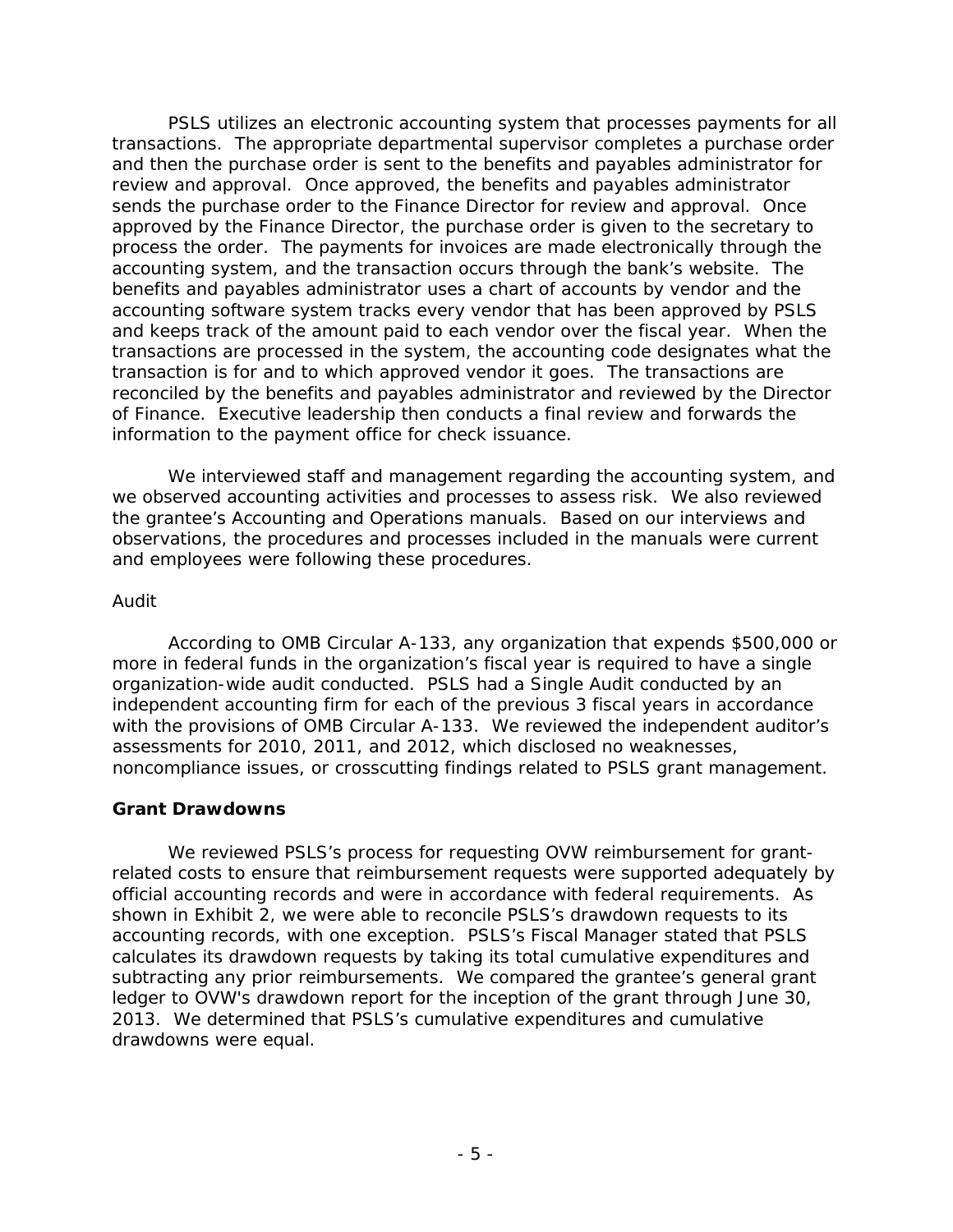| <b>DATE OF</b><br><b>DRAWDOWN</b><br><b>PER OJP</b> | <b>AMOUNT</b><br><b>DRAWN</b><br><b>DOWN PER</b><br><b>OJP</b> | <b>GRANT</b><br><b>EXPENDITURES</b><br><b>PER ACCOUNTING</b><br><b>RECORDS FOR</b><br><b>DRAWDOWN</b><br><b>PERIOD</b> | <b>GRANT</b><br><b>EXPENDITURES</b><br><b>PER ACCOUNTING</b><br><b>RECORDS FOR</b><br><b>DRAWDOWN</b><br><b>PERIOD</b><br><b>LESS</b><br><b>DRAWDOWN PER</b><br><b>OJP</b> | <b>CUMULATIVE</b><br><b>DRAWDOWNS</b><br><b>PER OJP</b> | <b>CUMULATIVE</b><br><b>EXPENDITURES</b><br><b>PER</b><br><b>PSLS RECORDS</b> | <b>CUMULATIVE</b><br><b>EXPENDITURES</b><br><b>LESS</b><br><b>CUMULATIVE</b><br><b>DRAWDOWNS</b> |
|-----------------------------------------------------|----------------------------------------------------------------|------------------------------------------------------------------------------------------------------------------------|----------------------------------------------------------------------------------------------------------------------------------------------------------------------------|---------------------------------------------------------|-------------------------------------------------------------------------------|--------------------------------------------------------------------------------------------------|
| 01/28/2013                                          | \$50,390                                                       | \$50,390                                                                                                               | O                                                                                                                                                                          | \$50,390                                                | \$50,390                                                                      | $\Omega$                                                                                         |
| 04/19/2013                                          | \$34,478                                                       | \$34,624                                                                                                               | \$145                                                                                                                                                                      | \$84,868                                                | \$85,014                                                                      | \$145                                                                                            |
| 08/01/2013                                          | \$35,207                                                       | \$35,062                                                                                                               | (\$145)                                                                                                                                                                    | \$120,076                                               | \$120,076                                                                     | $\Omega$                                                                                         |
| <b>TOTAL</b>                                        | $$120,076$ <sup>1</sup>                                        | \$120,076                                                                                                              |                                                                                                                                                                            |                                                         |                                                                               |                                                                                                  |

#### **EXHIBIT 2. COMPARISON OF DRAWDOWNS TO EXPENDITURES**

Source: OVW and PSLS

 compensation after PSLS had already submitted its second quarter report. The happened during the third quarter. Thus, the third quarter drawdown period reflects the correction of \$145. As of August 1, 2013, total grant-related expenditures, as recorded in PSLS accounting records, were \$120,076. As of the same date, OVW had reimbursed a total of \$120,076. According to PSLS officials, the difference of \$145 from the second drawdown to the third drawdown was due to an increase in unemployment general ledger reflected the correction in the second quarter, but the correction

### <span id="page-8-0"></span>**Grant Expenditures**

 The OVW Financial Guide requires that expenditures be accounted for and be adequately supported. PSLS's approved grant budget is detailed in Exhibit 3.

| <b>COST CATEGORY</b>       | <b>APPROVED</b><br><b>BUDGET</b> | <b>DESCRIPTION OF PLANNED EXPENDITURES</b>                                                                                                                        |
|----------------------------|----------------------------------|-------------------------------------------------------------------------------------------------------------------------------------------------------------------|
| Personnel                  | \$332,445                        | Salary for staff                                                                                                                                                  |
| Fringe                     | \$86,820                         | Standard fringe benefits                                                                                                                                          |
| <b>Travel</b>              | \$17,693                         | Costs for travel for technical assistance<br>and training activities                                                                                              |
| Consultant/contracts       | \$63,042                         | Funding to partner organizations to assist<br>in planning project services, identifying<br>needs and issues, and to provide training<br>to partner organizations. |
| <b>TOTAL PROJECT COSTS</b> | \$500,000                        |                                                                                                                                                                   |

 **EXHIBIT 3. OVW-APPROVED BUDGET CATEGORIES** 

Source: OVW

<span id="page-8-1"></span>-

 OVW reviewed and approved funding for PSLS in four categories - personnel, fringe, travel, and contractual. Personnel costs for the program support 1.4 full-time equivalent (FTE) staff attorneys and a .5 FTE paralegal/volunteer

 $1$  Totals in report exhibits may not total due to rounding adjustments.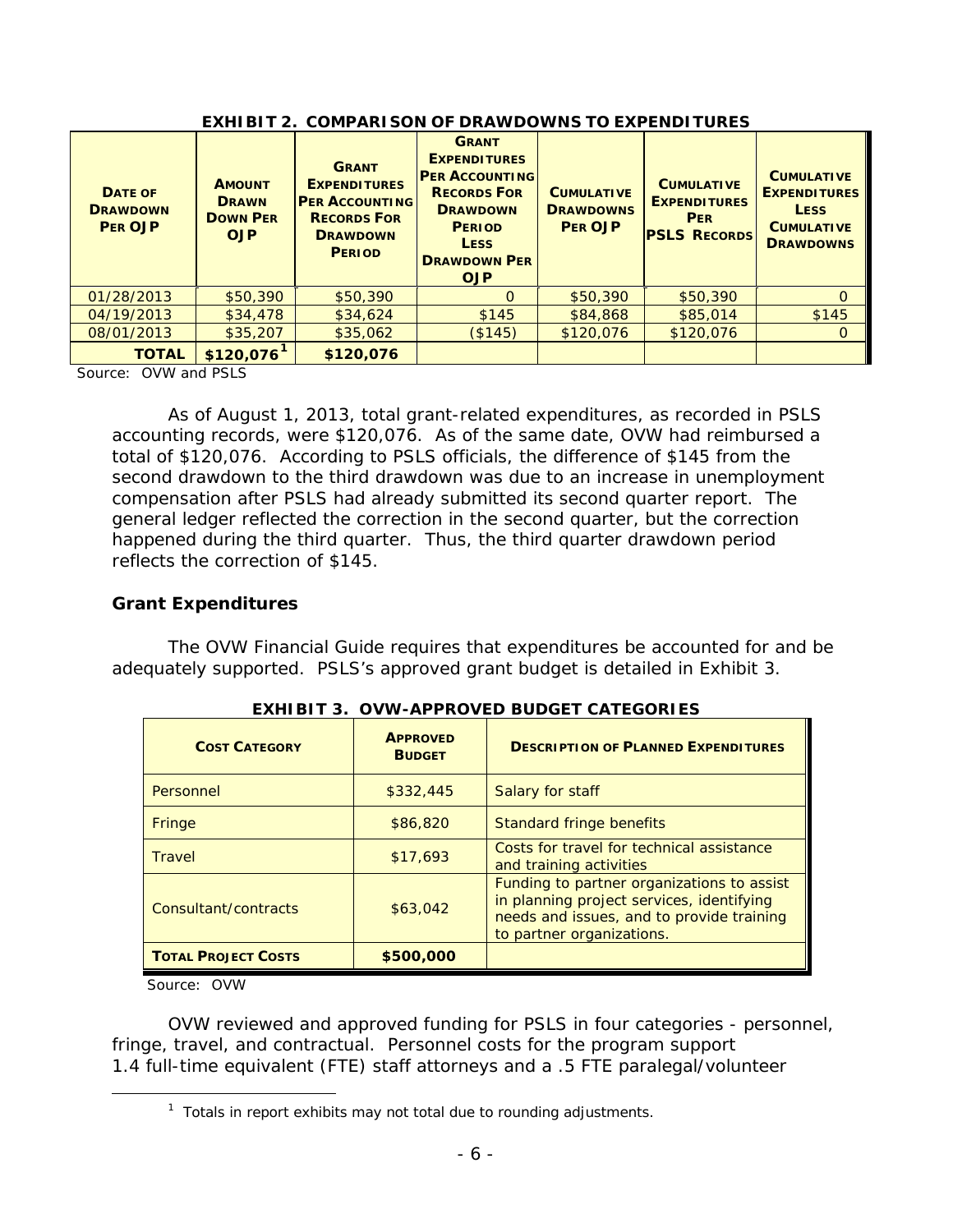paid with grant funds multiplied by the appropriate rate for each benefit. paid with grant funds multiplied by the appropriate rate for each benefit.<br>Contractual costs funded support services for PSLS's clients and partner costs for attendance at OVW-mandated training. lawyer program coordinator at PSLS for the duration of the grant. Fringe benefits were only provided to named grant staff and were calculated based on total salary organizations, while travel costs funded transportation costs and accommodation

 transaction to ensure coverage across all applicable budget categories. At the time of our audit, PSLS had expended \$120,076 in grant funds. We tested 30 payroll expenditures totaling \$105,064, and 25 non-payroll expenditures totaling \$8,739. expenditures totaling \$105,064, and 25 non-payroll expenditures totaling \$8,739.<br>The payroll expenditures we tested were 100 percent of all payroll transactions that occurred during the scope of the audit. Overall, we tested \$113,803, or 95 percent, of all grant-related expenditures. We determined that all transactions were accurately recorded, supported, and allowable under federal rules and regulations, To determine the accuracy and allowability of costs charged to the grant, we reviewed a sample of 55 transactions based upon the size, date, and type of as well as special conditions of the grant.

### <span id="page-9-0"></span>**Budget Management and Control**

 funds between budget categories exceeding 10 percent must be submitted to OVW for approval. We compared the amounts charged to the approved budget amounts According to the terms and conditions of the grant, a grantee may transfer funds between approved budget categories without OVW approval if the total transfers are 10 percent or less than the award amount. Requests for transfers of for each budget category, and we found that PSLS did not transfer dollars between budget categories.

## <span id="page-9-1"></span>**Grant Reporting**

 by the grantee. Federal Financial Reports (FFR) provide information on monies pertinent information. The OVW Financial Guide states that two types of reports are to be submitted spent and the unobligated amounts remaining in the grant. Program progress reports provide information on the status of grant-funded activities and other

#### *Federal Financial Reports*

 30 days of the end of the calendar quarter. The final FFR must be submitted no later than 90 days following the end of the grant period. Funds or future awards According to the OVW Financial Guide, grantees are to submit FFRs within may be withheld if reports are not submitted or if reports are submitted late. We reviewed the three FFRs submitted during our audit period. As shown in Exhibit 4, PSLS submitted all three reports on time.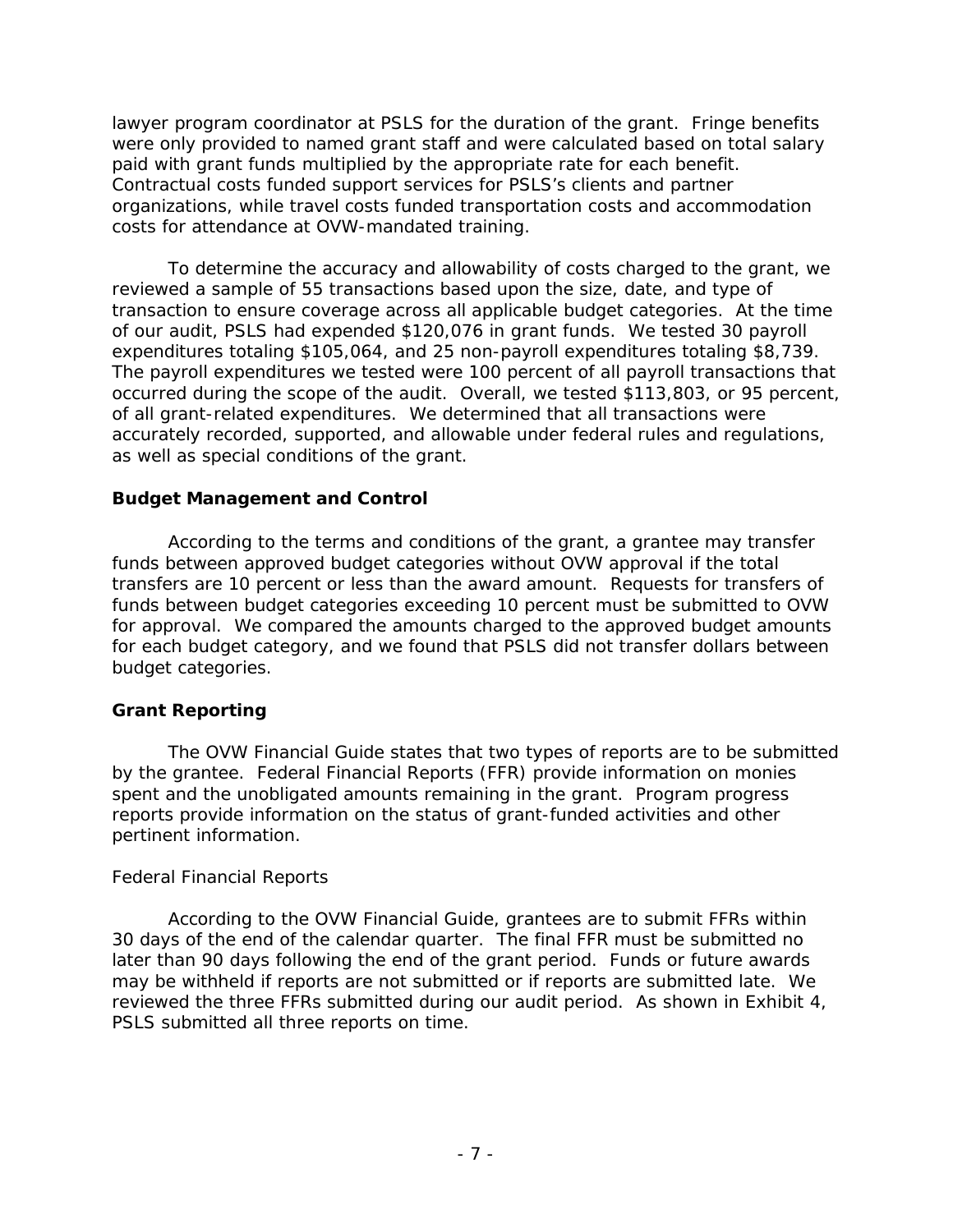| <b>REPORT</b><br><b>NUMBER</b> | <b>REPORT PERIOD</b>      | <b>DUE DATE</b> | <b>DATE</b><br><b>SUBMITTED</b> | <b>DAYS</b><br><b>LATE</b> |
|--------------------------------|---------------------------|-----------------|---------------------------------|----------------------------|
|                                | $10/01/2012 - 12/31/2012$ | 01/30/2013      | 01/25/2013                      |                            |
|                                | $01/01/2013 - 03/31/2013$ | 04/30/2013      | 04/18/2013                      |                            |
|                                | $04/01/2013 - 06/30/2013$ | 07/30/2013      | 07/29/2013                      |                            |

 **EXHIBIT 4. TIMELINESS OF FEDERAL FINANCIAL REPORTS** 

Source: OVW

 PSLS's accounting records. As shown in Exhibit 5, there was a difference between during the second and third reporting quarters. As we noted in the Grant the FFR had been submitted. The \$145 was reported in the third quarter FFR. We We also compared the grant-related expenditures reflected on the FFRs to the expenditures per the FFR and the expenditures per PSLS's accounting records Drawdowns section of the report, the difference of \$145 was due to an unemployment compensation benefit that accrued in the second quarter, but after do not take exception to this \$145 difference because it is due to timing, and the records would have matched at the time the FFR was filed.

| <b>FFR</b><br><b>NUMBER</b> | <b>FFR REPORT PERIOD</b><br><b>END DATE</b> | <b>EXPENDITURES PER</b><br><b>FFR</b> | <b>EXPENDITURES PER</b><br><b>GRANT LEDGER</b> | <b>DIFFERENCE</b> |
|-----------------------------|---------------------------------------------|---------------------------------------|------------------------------------------------|-------------------|
|                             | 12/31/2012                                  | \$50,390                              | \$50,390                                       | \$0               |
| 2                           | 03/31/2013                                  | \$34,478                              | \$34,624                                       | (\$145)           |
| 3                           | 06/30/2013                                  | \$35,207                              | \$35,062                                       | \$145             |
|                             | <b>Total</b>                                | \$120,076                             | \$120,076                                      | \$0               |

 **EXHIBIT 5. ACCURACY OF FEDERAL FINANCIAL REPORTS** 

Source: OVW

## *Progress Reports*

 Reports are due semiannually on January 30 and July 30 for the life of the award. As shown in Exhibit 6, we found that both of the progress reports submitted during our review period were submitted in a timely manner. According to the OVW Financial Guide, Categorical Assistance Progress

| <b>REPORT</b><br><b>NUMBER</b> | <b>REPORT PERIOD</b>      | <b>DUE DATE</b> | <b>DATE</b><br><b>SUBMITTED</b> | <b>DAYS</b><br>LATE |
|--------------------------------|---------------------------|-----------------|---------------------------------|---------------------|
|                                | $07/01/2012 - 12/31/2012$ | 01/30/2013      | 01/30/2013                      |                     |
|                                | $01/01/2013 - 06/30/2013$ | 07/30/2013      | 07/30/2013                      |                     |

 **EXHIBIT 6. TIMELINESS OF PROGRESS REPORTS** 

Source: OVW

 accomplishments. We determined that PSLS's reported accomplishments were in line with the goals and objectives outlined in the grant application. In our We reviewed each of the progress reports submitted, and we found that the reports were complete and contained a comparison of objectives to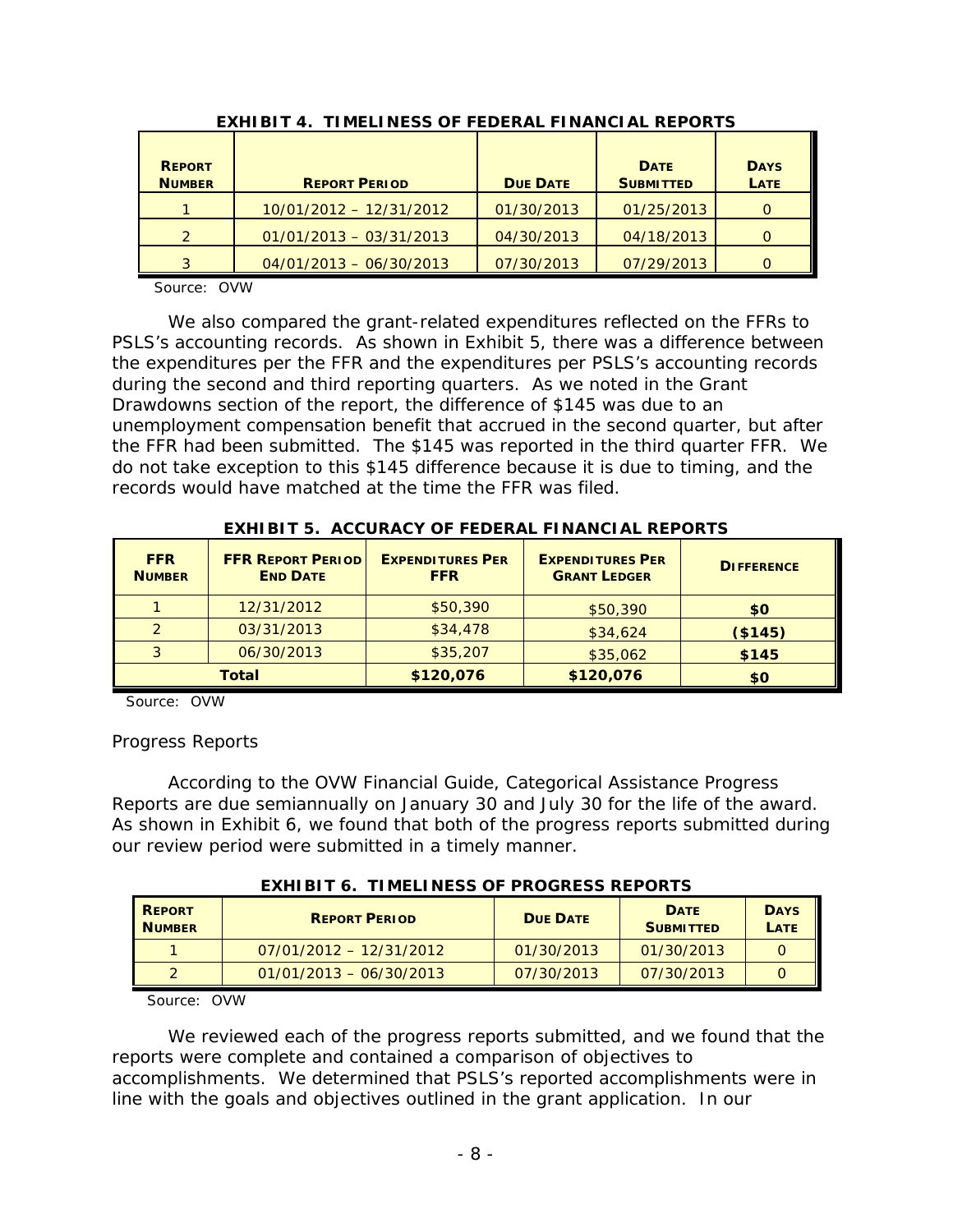judgment, the progress reports provided adequate information to determine the status of the tasks undertaken for the period.

### <span id="page-11-0"></span>**Compliance with Grant Requirements**

 Financial Reports; (2) submit semiannual progress reports that describe project activities during the reporting period; (3) agree that grant funds will not support activities that may compromise victim safety; (4) agree to submit for OVW review partner agencies or principals; and (5) adhere to the OVW Financial Guide. We did not identify any instances of non-compliance with any of the rules and regulations. We reviewed the special conditions of the grant award and identified 40 key requirements. Examples of these conditions include: (1) submit quarterly Federal and approval any anticipated addition of, removal of, or change in collaborating

## <span id="page-11-1"></span>**Program Performance and Accomplishments**

 The Executive Director of PSLS stated that there were no changes to the timelines for achieving the objectives outlined in the grant application and that grant are: (1) to provide legal services to 600 victims of domestic violence, sexual assault, and stalking; (2) to provide 500 victims of domestic violence, sexual options for victims seeking safety from perpetrator violence; (4) to provide legal English speakers, and rural, disabled and elderly victims; and (5) to provide training to 40 members of the legal community to improve their knowledge of and sensitivity to issues faced by victims. PSLS is currently on track to accomplish the goals and objectives of the grant. The purpose of the grant is to provide legal assistance to low income victims of domestic violence, dating violence, sexual assault, and stalking. The goals of the assault, and stalking with individualized safety planning; (3) to train 50 staff/volunteers and prepare them to be more knowledgeable and better able to facilitate referrals for legal services, make legal services more effective, and create services to 250 victims from underserved populations, including minorities, limited-

 whether the grant objectives were being met. Based on our work, we determined increase services provided after the expiration of the grant. PSLS also stated that it clients served will not decrease and that the program will continue to have a broad We reviewed the progress reports submitted by PSLS, sampled 51 case files identified as being funded by the grant, and interviewed PSLS staff to determine that the progress reports were accurate and consistent with the goals and objectives listed in the grant application and that PSLS is making progress towards meeting those goals and objectives. Additionally, PSLS stated that it has worked diligently with other resource partners to develop the means to sustain and/or continues to apply for additional funding to ensure the number of legal assistance impact in the communities served.

## <span id="page-11-2"></span>**Monitoring Partner Organizations**

 PSLS has signed Memoranda of Understanding (MOU) with 12 partnering organizations to provide advocacy and other domestic violence-related services to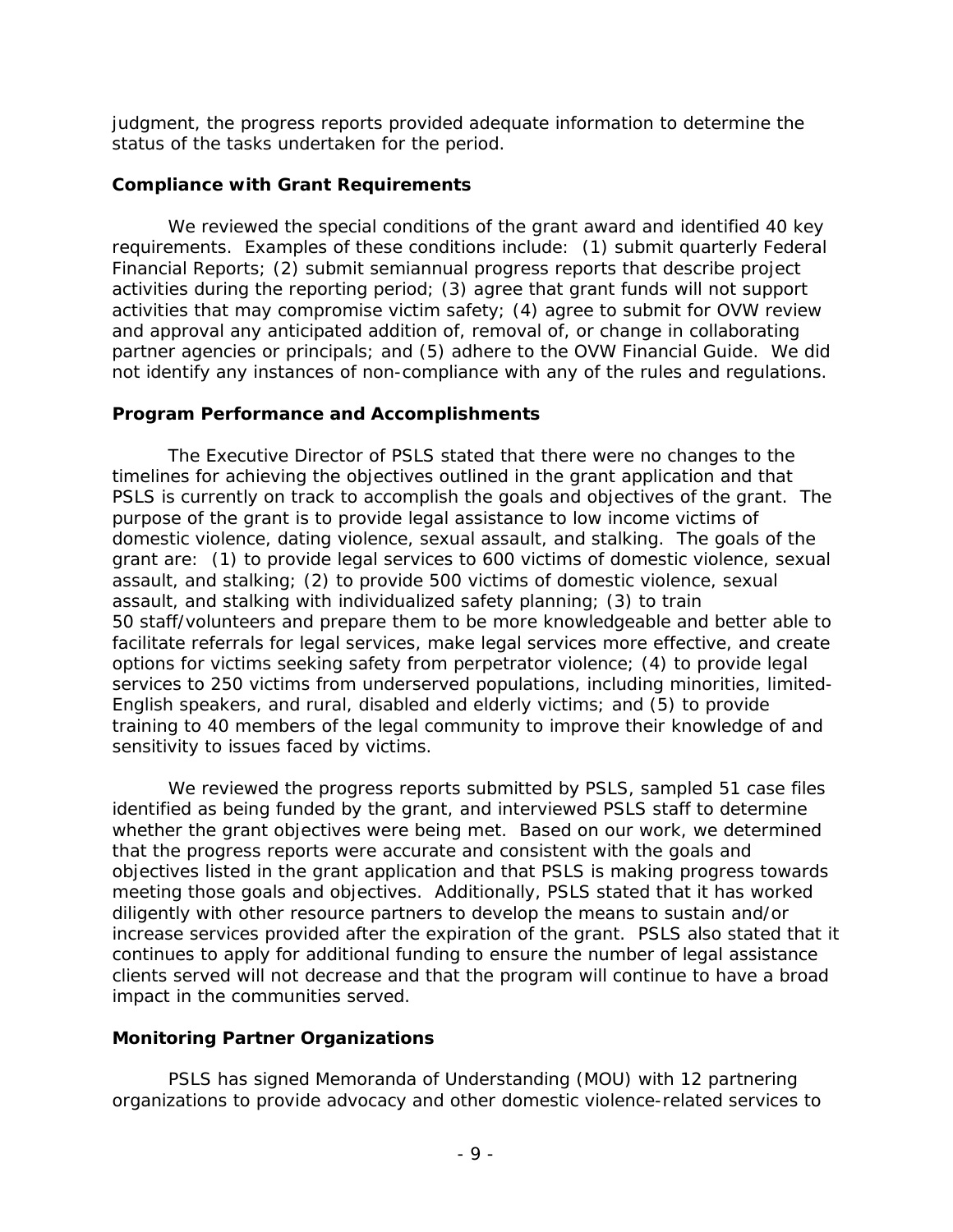victims served under the grant. PSLS refers victims of domestic violence and sexual assault to these agencies for additional services that PSLS does not provide. services. However, PSLS does provide grant funds to these agencies for training cover all underserved groups in their targeted communities. PSLS staff monitors the work these agencies do with the referred victims and records their observations PSLS does not provide grant funds to these organizations for their client-based and planning meetings to assist PSLS in coordinating strategic outreach efforts to on an MOU monitoring form. We reviewed examples of these monitoring forms, and we determined that PSLS does effectively monitor work with its partner

organizations as required under the special conditions of the grant agreement.<br>PSLS also uses its grant funds to pay for four types of services: PSLS also uses its grant funds to pay for four types of services: cannot be waived, and (4) transportation reimbursement for immigrant victims initially paid by one of the partnering agencies. While PSLS does not have written (1) interpretation and translation services for non-English-speaking clients, (2) litigation costs that cannot be waived, (3) state-mandated mediation costs that contracts for these services, PSLS does monitor these grant-funded activities, which are provided by the partnering agencies, and utilizes its MOU monitoring form to record its oversight.

### <span id="page-12-0"></span>**Views of Responsible Officials**

We discussed the results of our review with grantee officials throughout the audit and at a formal exit conference, and we have included their comments as appropriate.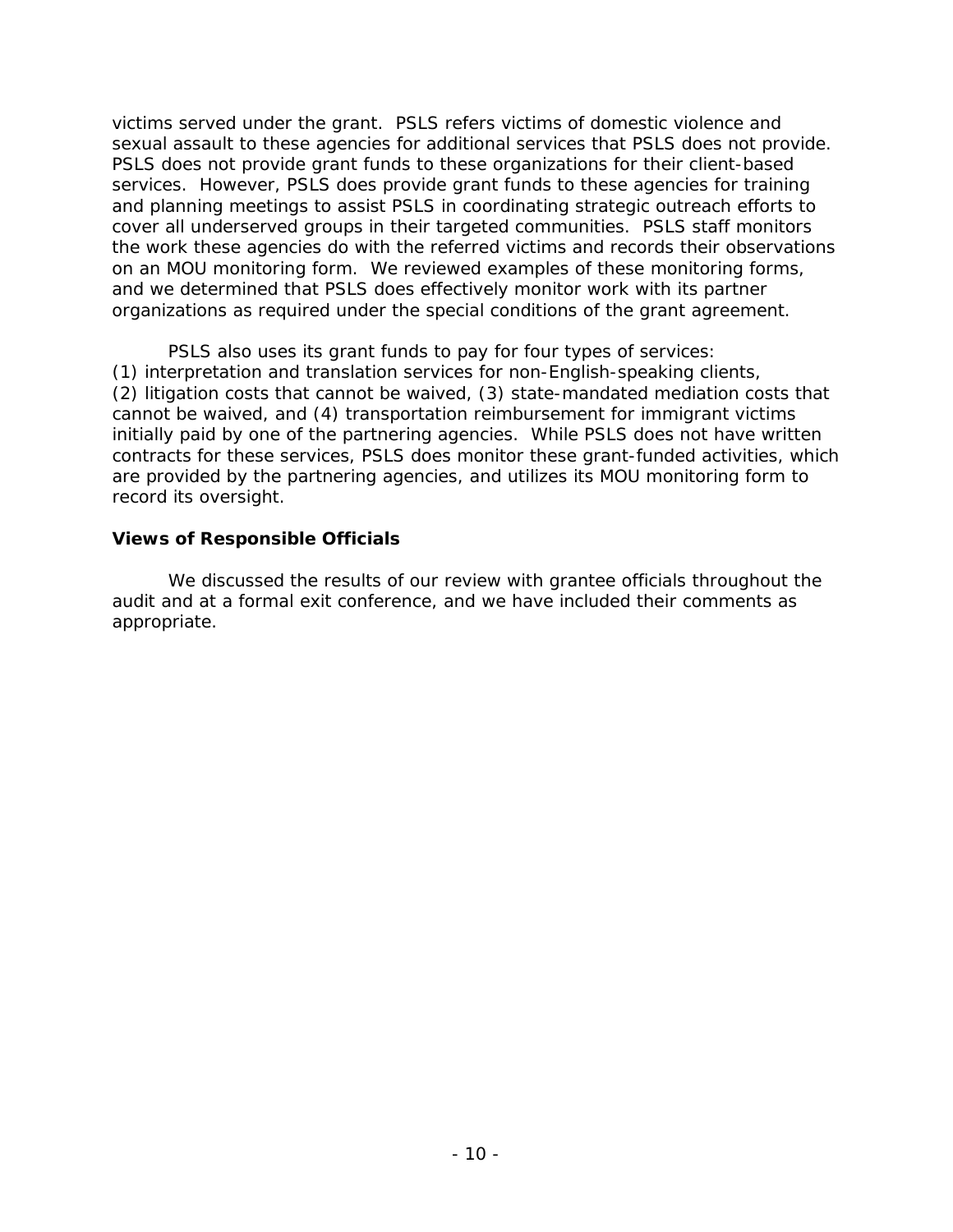## **OBJECTIVE, SCOPE, AND METHODOLOGY**

<span id="page-13-0"></span> with applicable laws, regulations, guidelines, and terms and conditions of the The purpose of this audit was to determine whether reimbursements claimed for costs under the grant were allowable, supported, and in accordance grant, and to determine program performance and accomplishments.

We conducted this performance audit in accordance with generally accepted government auditing standards and included such tests as were considered necessary to accomplish our objectives. Those standards require that we plan and perform the audit to obtain sufficient, appropriate evidence to provide a reasonable basis for our findings and conclusions based on our audit objectives. We believe that the evidence obtained provides a reasonable basis for our findings and conclusions based on our audit objectives.

 awarded a total of \$500,000. In conducting our audit, we reviewed FFRs and salary and fringe benefit costs. We conducted our testing by judgmentally selecting for the grant that we audited. We applied a judgmental sampling design to obtain expenditure category, or risk. This non-statistical sample design does not allow for procedures. In total, PSLS had drawn down \$120,076 and recorded grant-related costs totaling \$120,076 as of June 30, 2013. We tested 25 non-payroll transactions, which totaled \$8,739 and consisted of travel costs, salary, and fringe benefit expenditures. We also tested 30 payroll expenditures totaling \$105,064, which represents 100 percent of all the payroll transactions for the scope of the Our audit concentrated on, but was not limited to, the expenditures and reimbursements from October 1, 2010, through June 30, 2013. This was an audit of OVW grant number 2012-WL-AX-0023, for which Prairie State Legal Services was progress reports and performed sample testing in award expenditures, including a sample of expenditures, along with a review of internal controls and procedures broad exposure to numerous facets of the grant reviewed, such as dollar amounts, projection of the test results to all grant expenditures or internal controls and audit.

 of the grant agreement. Unless otherwise stated in our report, the criteria we audit against are contained in the Code of Federal Regulations, OMB Circulars, OVW Financial Guide, and the award documents. We reviewed PSLS grant activities and (2) drawdowns; (3) grant expenditures, including personnel costs; (4) budget management and control; (5) federal financial and progress reports; (6) grant accountable property, indirect costs, program income, and monitoring of contractors were not applicable to this grant.<br>-<br>- 11 -We tested compliance with what we consider the most important conditions performance in the following areas: (1) internal control environment; award requirements; (7) program performance and accomplishments; and (8) monitoring of partner organizations. We determined that matching costs,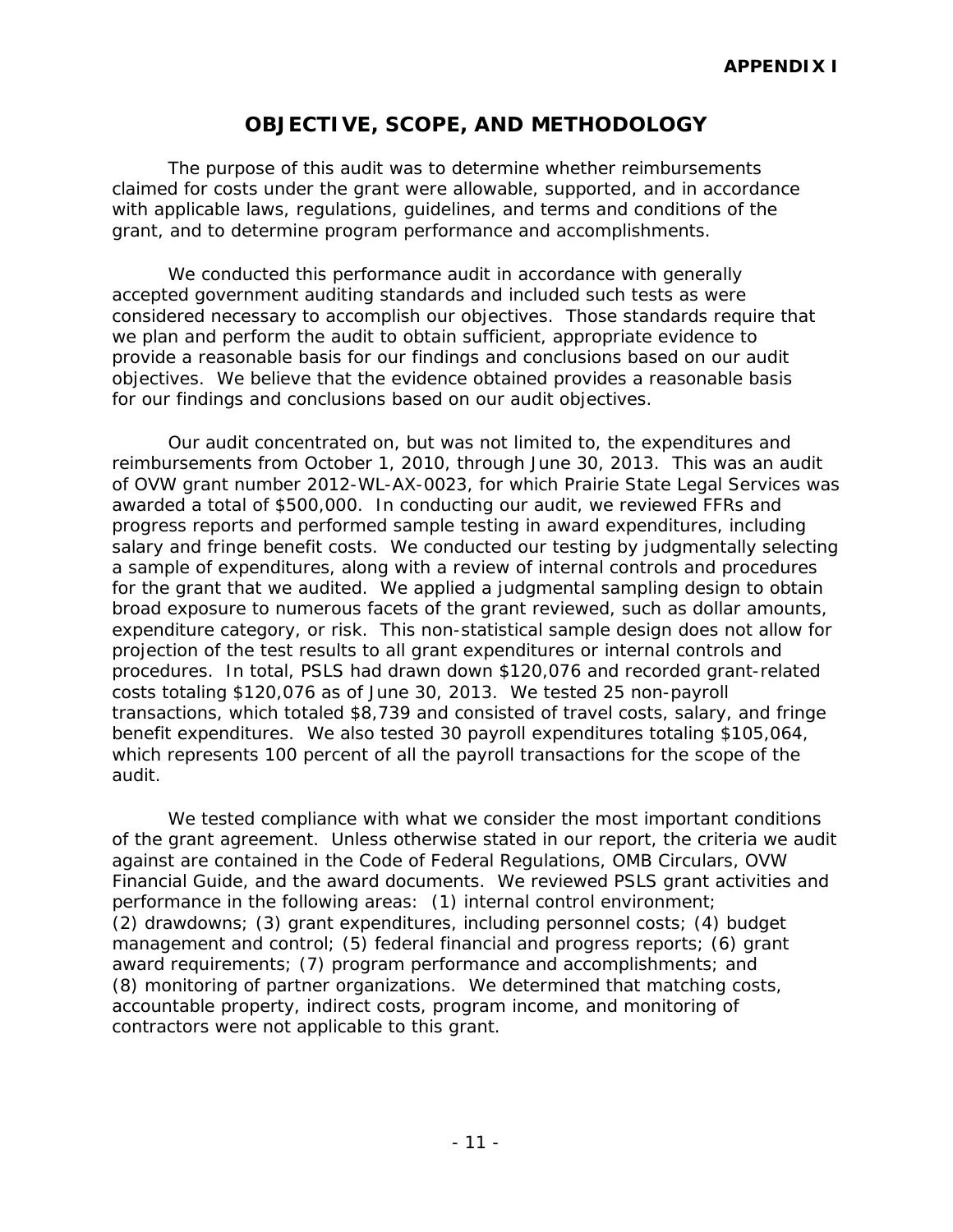associated with transactions shown in the PSLS grant ledger as of July 10, 2013. whole and reliance on computer-based data was not significant to our objectives. We performed limited testing of source documents to assess the timeliness and accuracy of FFRs, reimbursement requests, expenditures, and progress reports; evaluated performance to grant objectives; and reviewed the grant-related internal controls over the financial management system. We tested invoices However, we did not test the reliability of the financial management system as a

 review of the Single Audit Reports for fiscal years 2010, 2011, and 2012. The Single Audit Reports were prepared under the provisions of OMB Circular A-133. Our audit included an evaluation of PSLS, a private not-for-profit civil law firm, which receives various government and private support. Our audit included a We reviewed the independent auditor's assessments, which disclosed no weaknesses, noncompliance issues, or crosscutting findings related to Department of Justice grants.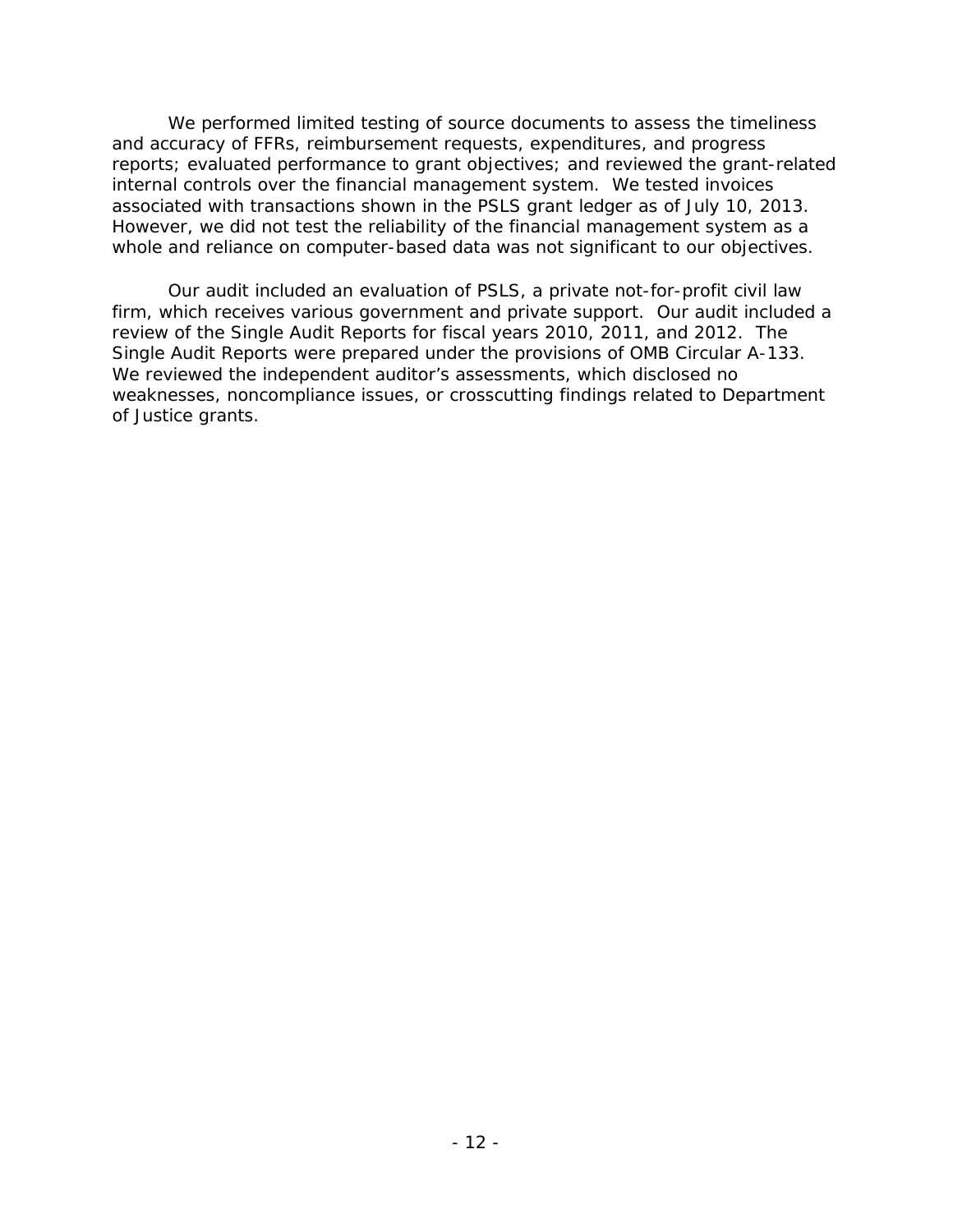## **AUDITEE RESPONSE**

<span id="page-15-0"></span>We provided a copy of the draft audit report to PSLS, and PSLS officials stated that they would not be providing a written response to the draft report.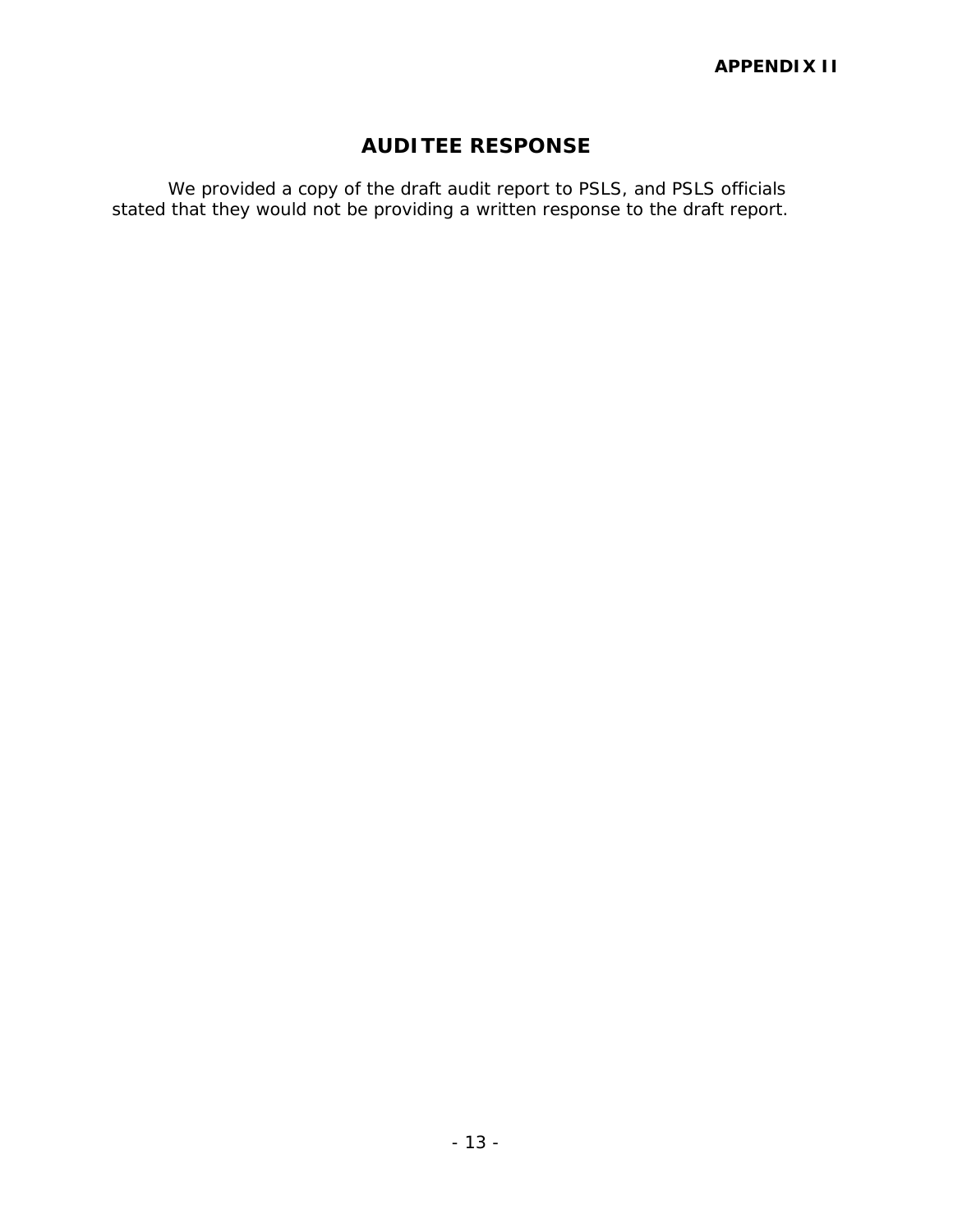# <span id="page-16-0"></span>**OFFICE ON VIOLENCE AGAINST WOMEN RESPONSE**

|                                                                                                                                                               | <b>U.S. Department of Justice</b><br>Office on Violence Against Women<br>Washington, D.C. 20530                                                                                                                                                                                                                                                                                 |
|---------------------------------------------------------------------------------------------------------------------------------------------------------------|---------------------------------------------------------------------------------------------------------------------------------------------------------------------------------------------------------------------------------------------------------------------------------------------------------------------------------------------------------------------------------|
|                                                                                                                                                               | May 13, 2014                                                                                                                                                                                                                                                                                                                                                                    |
| <b>MEMORANDUM</b>                                                                                                                                             |                                                                                                                                                                                                                                                                                                                                                                                 |
| TO:                                                                                                                                                           | Carol S. Taraszka<br>Regional Audit Manager<br>Chicago Regional Audit Office                                                                                                                                                                                                                                                                                                    |
| FROM:                                                                                                                                                         | Bea Hanson<br>Principal Deputy Director<br>Office on Violence Against Women<br>Rodney Samuels<br>Audit Liaison/Staff Accountant<br>Office on Violence Against Women                                                                                                                                                                                                             |
| SUBJECT:                                                                                                                                                      | Audit of the Office on Violence Against Women Legal Assistance<br>for Victims Grant Awarded to the Prairie State Legal Services,<br>Incorporated Rockford, Illinois                                                                                                                                                                                                             |
|                                                                                                                                                               | This memorandum is in response to your correspondence dated April 2, 2014 transmitting the<br>above audit report for the Prairie State Legal Services, Incorporated. After reviewing the<br>referenced report and noting that there were no recommendations to resolve, the Office on<br>Violence Against Women (OVW) has no further comments to be made regarding this report. |
| $(202)$ 514-9820.                                                                                                                                             | We appreciate the opportunity to review and comment on the draft report. If you have any<br>questions or require additional information, please contact Rodney Samuels of my staff at                                                                                                                                                                                           |
| Angela Wood<br>cc<br>Accounting Officer<br>Louise M. Duhamel, Ph.D.<br><b>Acting Assistant Director</b><br>Audit Liaison Group<br>Justice Management Division | Office on Violence Against Women (OVW)                                                                                                                                                                                                                                                                                                                                          |